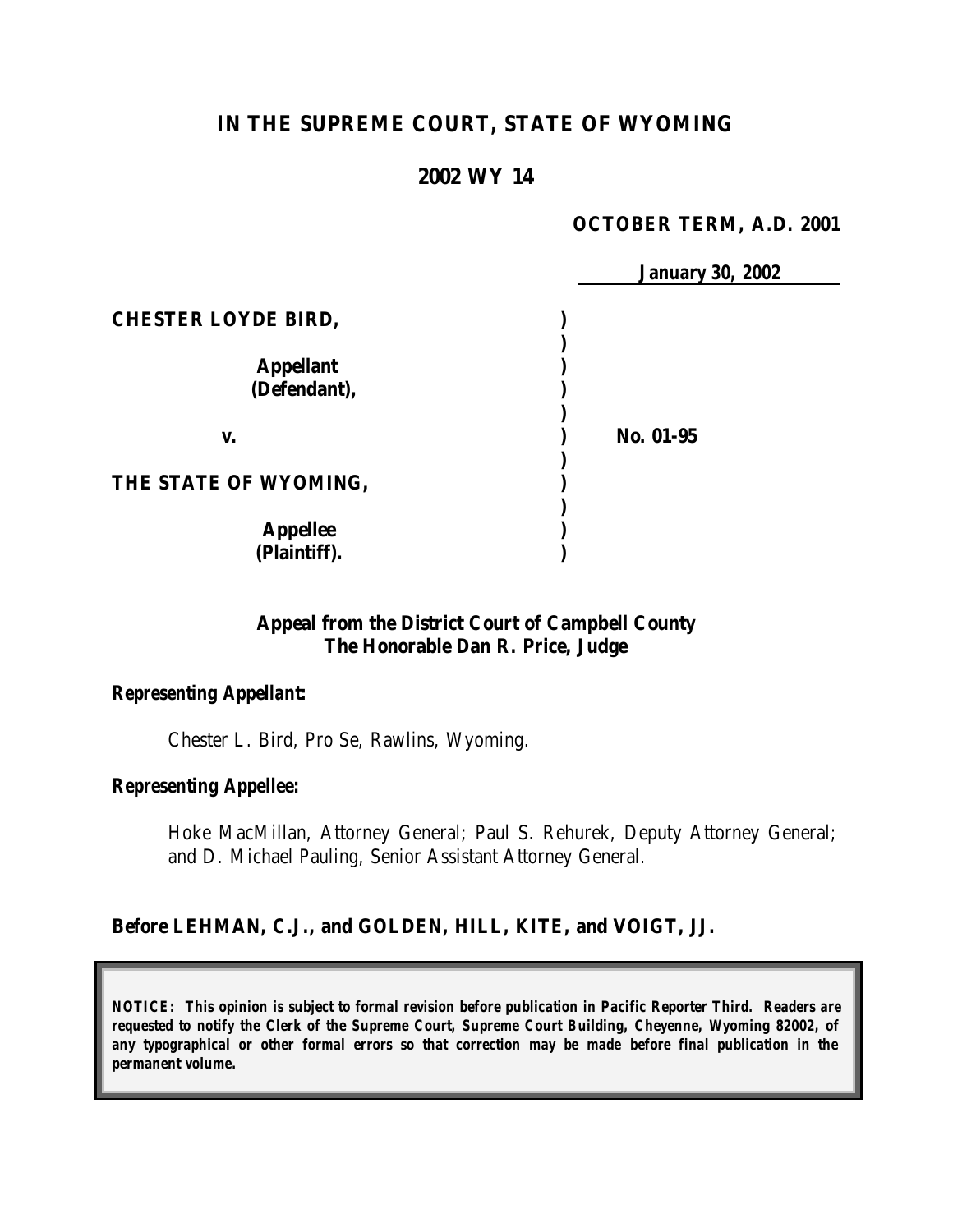### **HILL, Justice.**

[¶1] Chester Bird (Bird) appeals a district court denial of his motion to correct an illegal sentence based on his contention that the prior convictions underlying his habitual criminal conviction were constitutionally infirm. We find that Bird's claim was not proper under W.R.Cr.P. 35(a) and dismiss the appeal.

[¶2] In his *pro se* brief Bird raises one issue on appeal:

Did the trial court err in ruling that appellant's prior convictions were constitutional?

The State substantially agrees with Bird's characterization of the issue:

Did the district court err in denying the "motion to correct illegal sentence"?

## **DISCUSSION**

[¶3] In the latest attempt to escape the consequences of his life sentence<sup>1</sup>, Bird filed a *pro* se Motion to Correct Illegal Sentence pursuant to W.R.Cr.P. 35(a)<sup>2</sup> on October 23, 2000. In his motion, Bird contended that the guilty pleas in the convictions underlying his habitual offender enhancement pursuant to Wyo. Stat. Ann. § 6-10-201 (LexisNexis 2001) were constitutionally infirm. The district court reviewed the underlying convictions and concluded that the "records demonstrate[d] substantial compliance with the requirements for entry of [Bird's] guilty pleas in [his] prior felony convictions." Accordingly, the district court denied Bird's motion. Bird then filed this appeal.

[¶4] We will not address the merits of Bird's claim. A motion to correct an illegal sentence is not available for an attack on the validity of a conviction. We have already addressed this very situation where a habitual offender seeks to challenge the validity of the underlying convictions:

> A motion to correct an illegal sentence presupposes a valid conviction and may not be used to re-examine errors

 1 *See Bird v. State*, 901 P.2d 1123 (Wyo. 1995); *Bird v. State*, 939 P.2d 735 (Wyo. 1997); and *Bird v. Everett*, 215 F.3d 1336 (10<sup>th</sup> Cir. 2000) (unpublished opinion available at 2000 WL 717089).

<sup>&</sup>lt;sup>2</sup> Rule 35(a) provides: "The court may correct an illegal sentence at any time. Additionally the court may correct, reduce, or modify a sentence within the time and in the manner provided herein for the reduction of sentence."